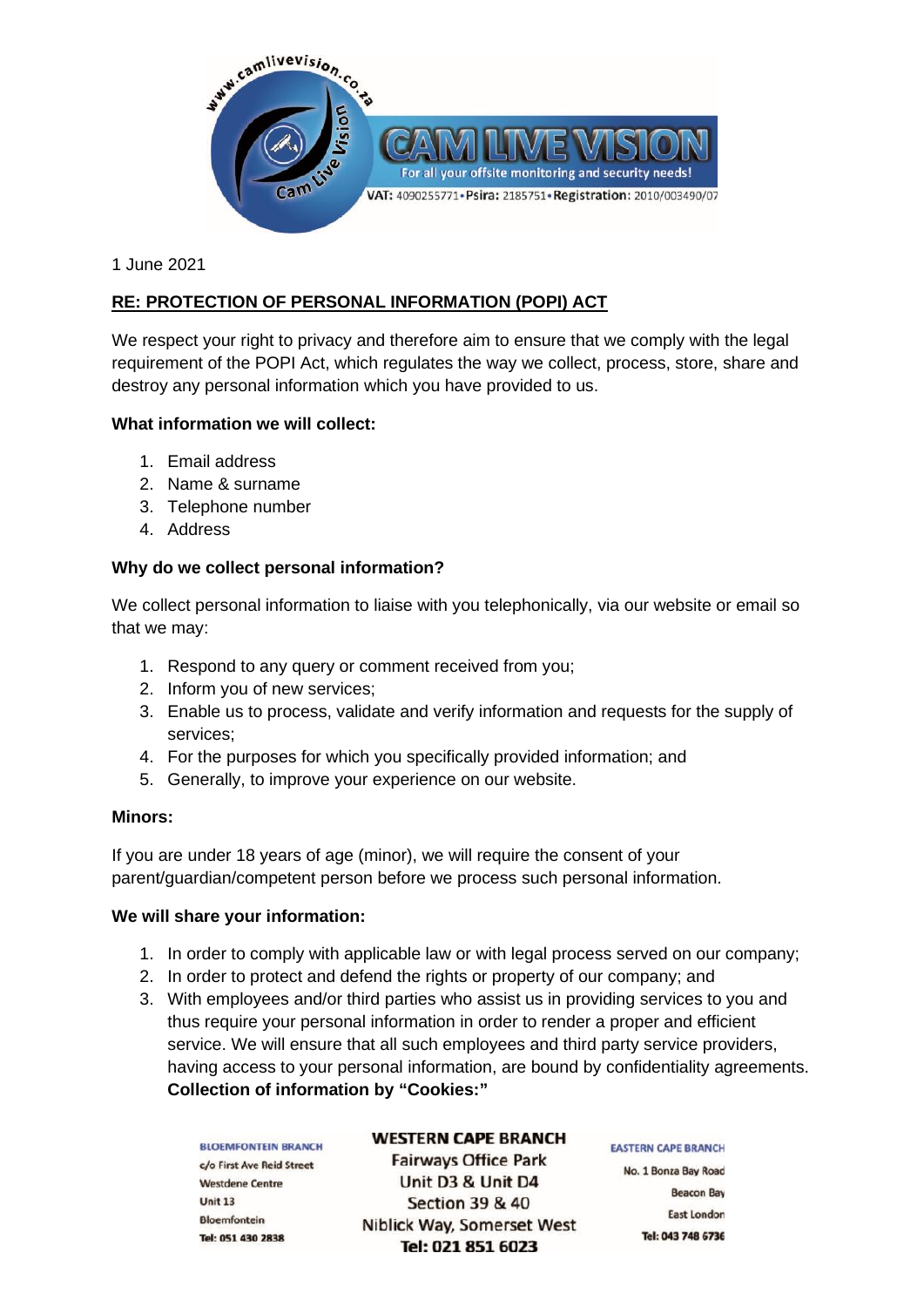

You are aware that information and data is automatically collected through the standard operation of the internet servers and using "cookies." "Cookies" are small text files a website can use to recognise repeat users, facilitate the user's ongoing access to and use of the website and allow a website to track usage behaviour and compile aggregate data come onto your system and damage files. Generally, cookies work by assigning a unique number to you that has no meaning outside the assigning site. If you do not want information collected using cookies, there is a simple procedure in most browsers that allows you to deny or accept the cookie feature; however, you should note that cookies may be necessary to provide you with certain features (i.e. customized delivery of information) available on all websites.

## **Security measures:**

We will:

- 1. Treat your personal information as strictly confidential;
- 2. Take appropriate technical and organisational measures to ensure that your personal information is kept secure and is protected against unauthorised or unlawful processing, accidental loss, destruction or damage, alteration, disclosure or access;
- 3. Promptly notify you if we become aware of any unauthorised use, disclosure or processing of your personal information;
- 4. Provide you with reasonable evidence of our compliance with our obligations under this policy on reasonable request, and
- 5. We will not retain your personal information longer than the period for which it was originally required, unless we are required by law to do so, or consent to us retaining such information for a longer period.

ALTHOUGH WE TAKE THE AFOREMENTIONED PRECAUTIONS IN PROTECTING YOUR PERSONAL INFORMATION, WE SHALL HOWEVER NOT BE LIABLE FOR ANY LOSS OR DAMAGE, HOWSOEVER ARISING, SUFFERED AS A RESULT OF THE DISCLOSURE OF SUCH INFORMATION IF BEYOND OUR REASONABLE CONTROL.

# **Your rights:**

You have the right at any time to:

- 1. Rectify the personal information collected by us;
- 2. Object to the processing of personal information (subject to legislation);

**BLOEMFONTEIN BRANCH** c/o First Ave Reid Street Westdene Centre Unit 13 **Bloemfontein** Tel: 051 430 2838

#### **WESTERN CAPE BRANCH**

**Fairways Office Park** Unit D3 & Unit D4 Section 39 & 40 Niblick Way, Somerset West Tel: 021 851 6023

**EASTERN CAPE BRANCH** No. 1 Bonza Bay Road **Beacon Bay East London** Tel: 043 748 6736